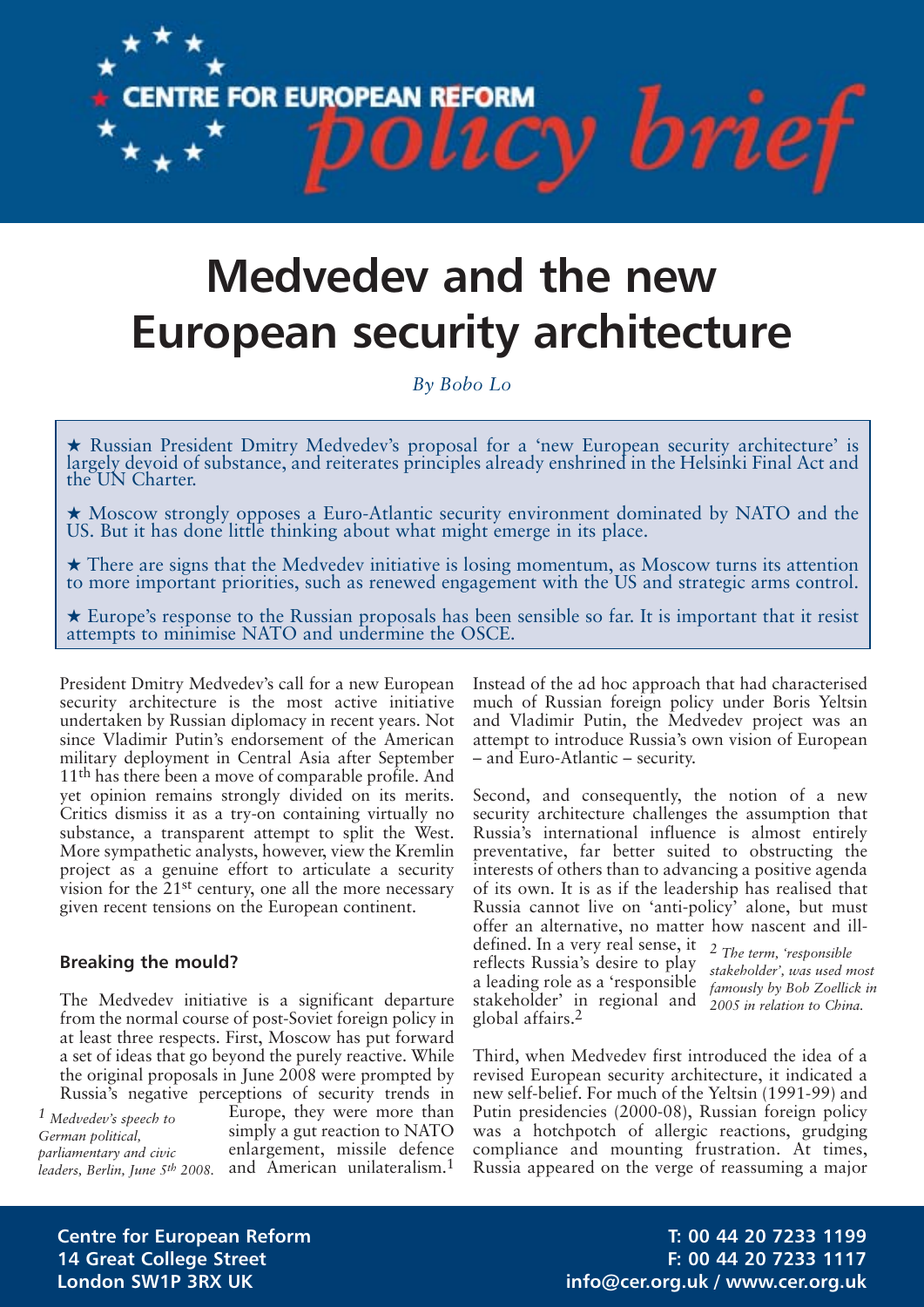role in world affairs, but these moments were shortlived. For example, initial hopes of equal partnership with the US post-September 11<sup>th</sup> soon gave way to bitter disillusionment. The Iraq war, the 'colour' revolutions in Georgia and Ukraine, and the development of US missile defence plans in Europe highlighted a Russia whose importance was given little more than lip-service. It remained at best a secondary player in Europe and a largely disregarded voice on global issues.

It is difficult to pinpoint when exactly the Russian mood changed. For this was a gradual process, given impetus by a number of domestic and external factors: the nearuniversal unpopularity of the George W Bush administration; booming energy and commodity prices; divisions among the Europeans; Putin's consolidation of power; and the disorganised response of NATO member-states to the question of alliance enlargement. What is clear is that the timing of Medvedev's proposed new European security architecture was not accidental. It revealed a confidence that Russia was finally able to assume a more active role in international affairs, and that others – great powers and small states alike – must respect its interests.

# **Context, content and compromise**

This CER policy brief addresses four questions.

- **★ What is behind the Medvedev security initiative?** While it certainly points to a more activist and confident foreign policy, Moscow's specific motivations are less clear. What does the leadership hope to achieve by promoting a new security architecture? Indeed, does it even have an end-game in mind?
- **★ What is the content of the Russian proposals?** The Medvedev concept – if one can call it that – has already undergone several iterations during its short life. It is frustratingly vague. While its main premise is clear enough, that existing European and Euro-Atlantic security institutions have outlived their usefulness, it has been much less forthcoming on what might emerge in their place. Does the Kremlin have something particular in mind or do its proposals merely reflect the vicissitudes of Moscow's relations with the West, and the US in particular?
- **★ Do the Russians have a case when they complain about the inadequacies of the existing architecture?** The Euro-Atlantic security environment has deteriorated significantly in recent years, a trend that NATO and the OSCE, as well as newer mechanisms such as the NATO-Russia Council (NRC), have failed to arrest. Yet it is not clear where the fault for this lies. Ultimately, institutions function only as well as they are allowed to; individual national agendas constantly intrude to foil the best of intentions. The key

question is not so much whether the current security system operates effectively, but whether a revised architecture would improve things. Would it lead to a more stable environment, in which security was 'equal and indivisible', or does it simply confuse process for substance?

**★ How should Europe respond?** Even if one accepts that existing security arrangements are unsatisfactory, this does not necessarily bring us closer to developing more effective co-operation with Russia. Much has been said about its 'indispensable' role in European security and, more recently, about a common European security space. But do such slogans merely gloss over uncomfortable truths, above all that Russia's strategic interests in Europe are often fundamentally in conflict with those of the West?

# **Redefining Europe**

The general rationale behind the Medvedev security concept is to redefine Europe in ways that are more inclusive of Russia and its interests. Since the end of the Cold War, Russia has felt excluded from the continental mainstream. In the 1990s during the Yeltsin presidency, the combination of political instability, socio-economic crisis and sharply reduced influence abroad ensured that it would be regarded as a junior partner at best, but more often as a serial whinger. Later, as Russia's domestic and foreign policy fortunes improved under Putin, it would be seen as more influential, but also as increasingly awkward and sometimes confrontational. The brief Georgia war in August 2008 marked, simultaneously, the climax of a much-trumpeted resurgence and Russia's alienation from Europe.

All this has occurred against a backdrop in which the EU and NATO have become almost wholly identified with post-Cold War Europe. The EU has assumed a normative, as well as political and economic, monopoly of what it means to be European, while NATO has achieved much the same in the military and security spheres. As a member of neither body, Russia has struggled to assert a modern European identity. Its so-called 'strategic partnership' with the EU and participation in the NRC offer a measure of formalistic recognition, but they have scarcely made Russia any more European, at least in the postmodern sense. If Russia is part of Europe, then it belongs to an earlier age: on the one hand, a 'common European Christian civilisation'; on the other, a loose gathering (or 'concert') of great European powers – Russia, France, Germany and Great Britain. The acceleration of European integration over the past 20 years has left it behind, even more of an outsider than countries such as Turkey (a NATO member for more than half a century).

The original iteration of the Medvedev initiative in June 2008 predated the Georgia conflict, indicating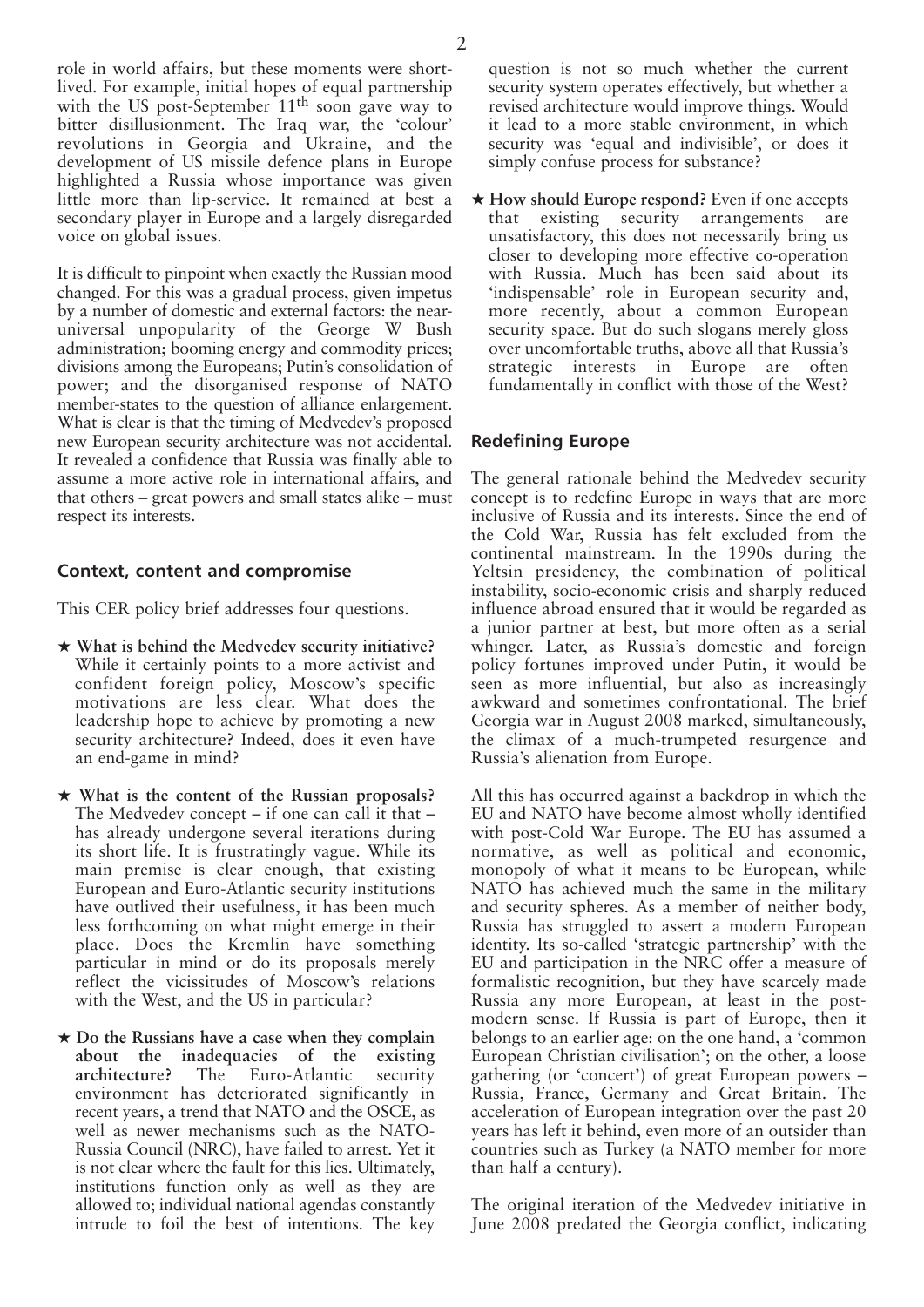that Moscow was already looking to reshape European security in ways more congenial to Russian interests. It was intended, in the first instance, to limit American influence on the continent. It emphasised that "Atlanticism as a sole historical principle has already had its day"; claimed that the existing European architecture bore "the stamp of an ideology inherited from the past"; and declared that

NATO had "failed so far to give new purpose to its existence". Crucially, Moscow called for a *European* summit to start work on drafting a new Helsinki-type charter<sup>3</sup> and, in case anyone should miss its meaning, noted that "absolutely all European countries should take part in this summit, but as individual countries, leaving aside any allegiances to blocs

*3 The 1975 Helsinki Act centred on three baskets of issues: political and military (including de facto recognition of WWII territorial changes); economic, trade and scientific co-operation; and human rights, freedom of emigration and cultural exchanges.*

*4 Medvedev's Berlin speech, June 5th 2008.*

**Divide and scatter**

The Kremlin seeks to exploit divisions within the western alliance – between the US and Europe, and amongst the Europeans themselves. It is scarcely coincidental that Medvedev's original proposal followed on the heels of the Bucharest NATO summit in May 2008, which saw serious splits within the alliance over whether to grant Georgia and Ukraine Membership Action Plan (MAP) status. In the end, they were promised eventual membership, but with no timeline or road-map. The impression of NATO divisions – and weakness – in the face of Russian pressure was stark.

or other groups".4

The Medvedev initiative was a natural response to European disarray. The Bucharest summit, more than any other recent event, highlighted the fissures within the western alliance on Russia policy. Some memberstates, notably Germany and France, believed that the West had pushed Russia too far, and that NATO enlargement had reached its natural – and safe – limits for the foreseeable future. The overt 'European-ness' in the original Medvedev proposals was designed to appeal to this 'pragmatic' constituency within the alliance. It tapped into anxieties over the Bush administration's policies towards Russia and the former Soviet Union (FSU); a more generalised, if latent, anti-Americanism in some European states; and eagerness to restore predictability to Europe's relations with Moscow.

#### **Image and power projection**

However, as noted earlier, Medvedev's proposal was also an attempt to change the perception in the West that Russia was incapable – being too weak and uninterested – of outlining a positive foreign policy vision. Paradoxical though it may seem in light of the Georgia war, the Putin-Medvedev regime has always been anxious about Russia's international image. The security architecture idea represents an attempt to exercise soft power, highlighting Russia's importance as a *constructive* as well as influential player.

More importantly, Moscow seeks a framework that would legitimise its indirect control over the FSU. The

*5 Medvedev's TV interview with Channel 1, Rossiya and NTV, August 31st 2008.*

notion of a "privileged sphere of interests" has acquired fresh currency in Russian thinking.<sup>5</sup> While policy-makers understand that restoring the Soviet Union is neither practical nor even desirable, they are keen to reassert Russia's hegemonic role in its neighbourhood. The existing Euro-Atlantic security system, dominated by the US and NATO, is a major hindrance to this. For all its imperfections, it has been instrumental in promoting western interests and values throughout much of the FSU. It is unsurprising, then, that Moscow should challenge its legitimacy.

The ultimate prize is not so much a more effective European security architecture as an environment that would facilitate (or at least tolerate) the projection of Russian influence. Moscow aspires to an arrangement that would consolidate its position as the 'regional superpower' in the former Soviet space; bring it into the European strategic mainstream; and recognise, formally and practically, its status as a great power on a par with the US and the totality of European states.

#### **Some detail, but little substance**

The first iteration of Medvedev's proposals in Berlin elicited little response in Europe. It was only when the Russian president presented a more developed version at the World Policy Forum in Evian in October 2008 that his project began to attract some attention. By this time, Russia's relations with the West – and particularly the US – had reached a 20-year low following the Georgia war two months earlier.

The biggest difference between Medvedev's Evian statement and his Berlin address was the shift in geographic focus from European to Euro-Atlantic. Although he condemned Washington's alleged complicity in the Georgia war and American unipolarity in general, there was now an implicit understanding that the US could not be excluded from any revised security architecture. The Russian initiative metamorphosed from a purely regional to a more global undertaking. In addition to the frequent use of the term, 'Euro-Atlantic', Medvedev highlighted issues that extended beyond Europe such as the proliferation of weapons of mass destruction (WMD) and international terrorism. Importantly, too, he invited "all key Euro-Atlantic organisations" to take part in a European security conference – a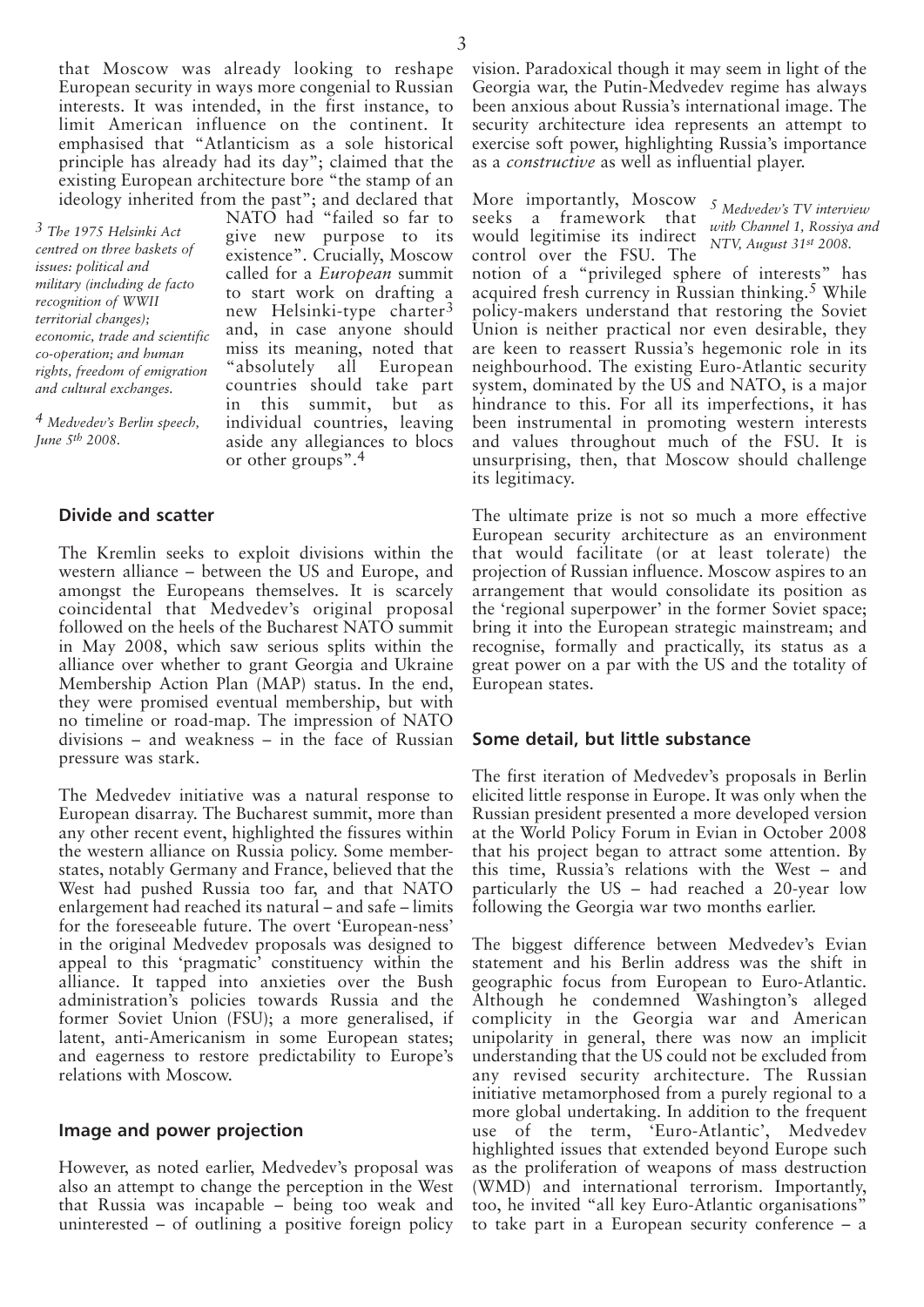*6 Medvedev address at the World Policy Forum, Evian, France, October 8th 2008.*

significant departure from Berlin, when he had called for countries to attend as individual nations only.6

But although the Evian speech revealed more detail about Russian thinking, it remained thin on substance. Reiterating the need for a new European security treaty, Medvedev declared that this should incorporate five "specific provisions":

- **★** affirmation of the "basic principles for security and inter-governmental relations in the Euro-Atlantic area". These included a commitment to abiding by international law; respect for the sovereignty, territorial integrity and political independence of states, as well as other principles enshrined in the UN Charter;
- **★** a clear statement of the inadmissibility of the use of force in international relations; and a "unified approach to the prevention and peaceful settlement of conflicts in the Euro-Atlantic space";
- **★** a guarantee of "equal security", based on 'three noes': "no ensuring one's own security at the expense of others"; "no allowing acts (by military alliances and coalitions) that undermine the unity of the common [Euro-Atlantic] security space"; and "no development of military alliances that would threaten the security of other parties to the [proposed new security] treaty";
- **★** a statement that "no state or international organisation can have exclusive rights to maintaining peace and stability in Europe"; and
- **★** "basic arms control parameters and reasonable limits on military construction" as well as "new co-operation procedures and mechanisms in areas such as WMD proliferation, terrorism and drug trafficking".

In truth, these 'specific provisions' were neither specific nor new. Respect for international law, national sovereignty and territorial integrity; the inadmissibility of the use of force; the notion of

*7 By late 2008 the case for a non-NATO dominated security architecture had become all the more compelling because many of the anxieties of the Yeltsin administration, especially NATO enlargement, had since become reality.*

'equal' and indivisible security; and crude criticisms of NATO and its yen to expand – these were the stuff of innumerable statements issued by the Kremlin and Ministry of Foreign Affairs during the Yeltsin years.7

*8 Medvedev speech at Evian, October 8th 2008.*

Arguably, the only conceptual innovation was a new Helsinkitype treaty that would "ensure in stable and legally binding form our common security guarantees for many years to come". 8 But even its significance was questionable.

The notion of a 'Helsinki-plus' or 'Helsinki II' treaty followed in the tradition of grandiose, but essentially empty ideas, such as a 'global multipolar order for the 21st century', a Moscow-Beijing-New Delhi axis, and the BRICs (Brazil, Russia, India and China). 9 It did not point to a more

*9 See the Sino-Russian 'Joint declaration on a multipolar world and the establishment of a new world order', April 23rd 1997. The idea of a Moscow-Beijing-New Delhi axis was aired unsuccessfully by Primakov during a visit to New Delhi in December 1998.*

contemporary understanding of international security. Instead, Medvedev highlighted the importance of military issues, insisting that "it is hard security that plays a determining role today". The assumption that international security is fundamentally about politicalmilitary power reflected a realist culture dating back more than 300 years, one that viewed soft power and soft security (political and human) as alien constructs, more decorative than essential.

# **Moving the goal-posts**

But if the unfolding of the Medvedev initiative has underscored continuities in Russian thinking, it has also revealed Moscow's sensitivity to changing domestic and international circumstances. Europe's relative unity over Georgia, the impact of the global financial crisis and, most recently, a resurgent US following Barack Obama's election have radically changed the external context of Russian policymaking. An overtly anti-American and anti-NATO tone is no longer sustainable. In fact, this was already evident at Evian, when French President Nicolas Sarkozy insisted that "our American friends and allies" must be brought into the Euro-Atlantic security dialogue. Sarkozy emphasised that any 'Vancouver to Vladivostok' security arrangement must be based first of all on NATO, and he urged Russia to engage more closely in existing institutions and mechanisms, such as the *10 Sarkozy speech at the* NATO-Russia Council and the EU's European Security and Defence Policy (ESDP).<sup>10</sup> *World Policy Forum, Evian, October 8th 2008.*

With the emergence of an American president who enjoys unprecedented popularity in Europe, the Russian proposals have become increasingly conciliatory and inclusive. The extent of the journey travelled is illustrated by Medvedev's address at the London School of Economics (LSE) in April 2009, immediately after the G-20 summit. Eschewing the aggressive rhetoric of Berlin and Evian, he stressed that NATO, as the "strongest military-political organisation in the world" had a "deserved place" in any European or global security system. In effect, he shifted to the position taken by Sarkozy at Evian, noting that "we should not see the conclusion of a new treaty as leading to the replacement of existing

organisations with new ones. *11 Medvedev address to LSE* The organisations that already exist … should take part in drafting the new treaty.<sup>"11</sup>

*students and staff, London, April 2nd 2009.*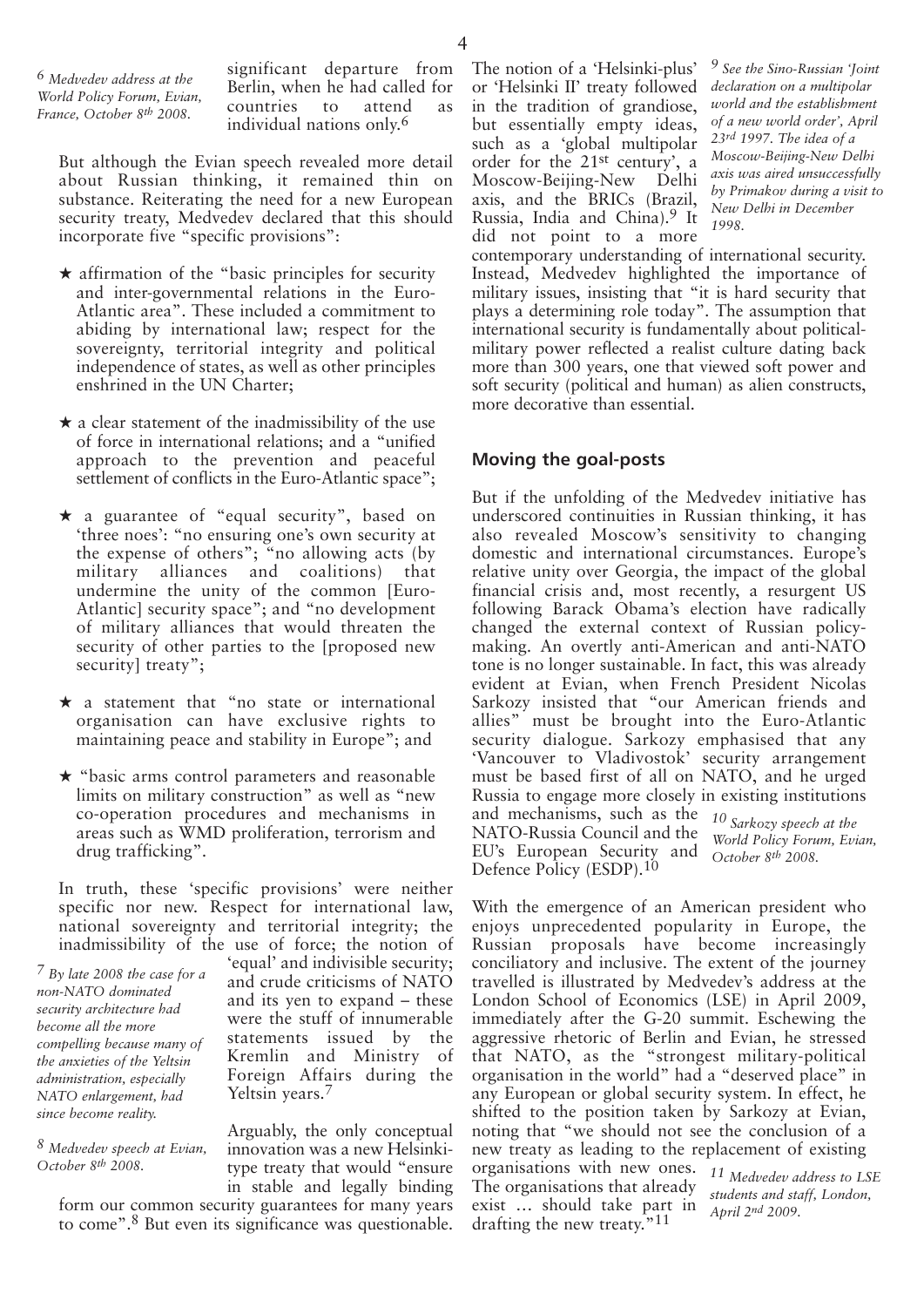Moscow is now clearly at pains to smooth out the rough edges in its security initiative. At a time when relations with the US and NATO are improving, there is little will in the Kremlin to upset things. The latest Russian position, articulated by Medvedev in an address at Helsinki University in April 2009, is that a new security architecture should involve "all Euro-Atlantic states, international organisations … regional organisations and … all the countries that belong to these organisations". The question of a new 'Helsinki-type' treaty has been left deliberately vague (and confusing): "a confirmation, continuation and effective implementation of the principles and instruments born out of the Helsinki process, but adapted to the end of ideological confrontation and

*12 Medvedev speech at Helsinki University, April 20th 2009.*

the emergence of new subjects of international law in the 21st century".12

#### **Do the Russians have a case?**

It has become fashionable to blame western governments, above all the US, for the deterioration in the Euro-Atlantic security environment. They are accused of rubbing Russia's nose in the dirt, most notably by enlarging NATO eastwards to include most of Central and Eastern Europe. More recently, western support for the colour revolutions in Georgia and Ukraine, the development of US missile defence plans in Poland and the Czech Republic, and a failure to manage Russian sensitivities in the former Soviet Union have generated considerable resentment in Moscow. The current European security architecture, centred on institutions such as NATO and the OSCE, stands accused not merely of failing to alleviate tensions, but of aggravating them to the point of crisis.

*13 One of the biggest controversies concerns the alleged commitment by then US Secretary of State James Baker to President Gorbachev in February 1990 that NATO would not expand eastwards following German reunification.*

This is not the place to go into the rights and wrongs of the West's engagement with Russia over the past two decades. Clearly, mistakes have been made, while NATO and, to a lesser extent, the OSCE have become part of the problem.<sup>13</sup> The 1975 Helsinki Final Act, which has

supplied the main conceptual framework for European security for over  $3\overline{5}$  years, has been largely bypassed through the ups and downs of Moscow's relations with the West. With its emphasis on 'equal and indivisible security' and illusory shared values, it has often seemed a quaint irrelevance.

On the face of things, then, the Russians would appear to have a case – the existing security architecture is ineffective in many respects. It cannot stop wars; it breeds considerable ill-feeling, and the western powers exploit it to promote national and bloc (i.e., NATO) interests. Yet such criticisms should not obscure the fact that international organisations

are only as good as their constituent states. Despite the considerable advances in multilateral diplomacy since the Second World War, it is the great powers, not multilateral institutions, that dominate international affairs.

The issue is not whether a revised Euro-Atlantic security architecture can address the problems identified by Medvedev. For it can do no such thing. As Russia has demonstrated, and others before it, great powers will not always abide by international law; they will not necessarily respect the sovereignty and territorial integrity of other states; they will sometimes use force as an instrument of foreign policy; they will ensure their security at the expense of others; and they will pursue their national interests in ways they deem appropriate, but that offend the interests or sensibilities of others. The best architecture in the world will not alter any of these realities.

Rather than finding (obvious) fault in the current security system, we need to consider whether it can be improved, even at the margins. Can NATO find ways to become more inclusive of Russian interests? How might the OSCE develop into a more effective body? Can the impasse over the Conventional Forces in Europe (CFE) Treaty be resolved? Would European security be enhanced by the integration of Moscow-backed institutions such as the Collective Security Treaty Organisation (CSTO) into existing structures? And would a new pan-European treaty bring the Helsinki Charter into the 21st century?

## **'Fixing' the unfixable**

It is difficult to be sanguine about the prospects. Take NATO, for example. The alliance has tried to reinvent itself in the post-Cold War period. And to some extent it has succeeded. It has changed its identity from a defensive alliance countering the Soviet military threat to an organisation that has promoted stability, democracy and the development of civil society in much of Central and Eastern Europe. There can be little doubt that these countries – and European security in general – would have been far worse off had they been left to fester in a kind of strategic limbo-land (or 'buffer zone'). One needs only to look at the Balkan conflicts to see what the fate of these countries might have been had they been excluded.

Simultaneously, NATO has attempted to engage Russia more closely in security co-operation. In the 1990s, it brough Moscow into the Partnership for Peace programme, with the potential prospect of eventual alliance membership. The 1997 NATO-Russia Founding Act admitted Moscow to alliance consultations for the first time. And in 2002 the creation of the NATO-Russia Council established mechanisms for joint decision-making in areas of common security concern. None of this, however, has changed the core perception in Moscow that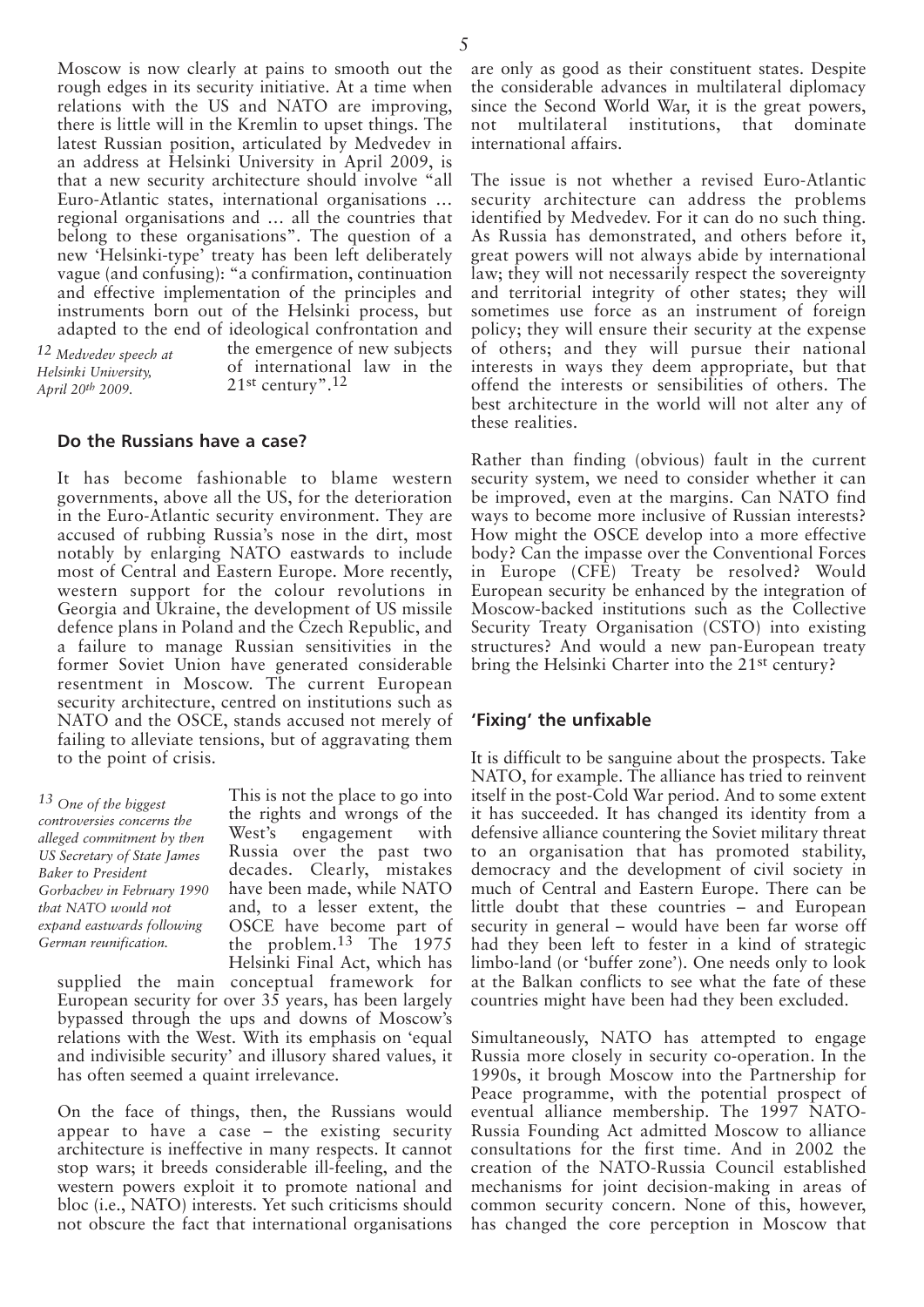NATO remains a 'relic of the Cold War', directed primarily at containing Russia. The burden of history is oppressive. Although there has been some modest co-operation within the NRC, for example on joint anti-piracy patrols in the Mediterranean, Russian policy-makers continue to regard the alliance as intrinsically hostile, and co-operation within the NRC as largely tokenism.

It is a different, if no less grim story with the OSCE. During the 1990s, the OSCE was Moscow's favourite security organisation. Not only was Russia a full member, but consensus voting rules meant that it could always veto any decision it disliked. The OSCE was an attractive 'alternative' to NATO precisely because it was so hamstrung; it did not impinge on the sovereign prerogatives of the great powers, Russia in the first instance.

This situation changed after the December 1999 OSCE summit in Istanbul, when the organisation condemned Moscow's conduct of the second post-Soviet Chechen war. Since that time, the OSCE has begun to exert genuine influence in the area of soft security. The Office for Democratic Institutions and Human Rights (ODIHR), in particular, has assumed a high profile through its monitoring and evaluation of elections in Central and Eastern Europe (including Russia). Moscow views such scrutiny as external interference and an infringement of sovereign rights. It seeks a return to the good old days – and the OSCE's 'core' security functions – when the organisation was almost entirely ineffectual and could be safely disregarded or exploited, according to need.

*14 The original CFE treaty, signed in Paris in November 1990, set bloc-to-bloc (NATO-Warsaw Pact) limits on conventional forces and weaponry. A 1999 agreement, on Adaptation of the CFE Treaty, set national instead of bloc limits. Under the 'Istanbul commitments', Russia also agreed to withdraw its forces from Abkhazia, South Ossetia and Moldova. Its failure to do so, and the consequent refusal of NATO member-states to ratify the adapted treaty, has led to the current impasse.*

The CFE Treaty is one area where there is room for significant improvement. It is evident that the treaty needs to be revised ('modernised') to reflect the changes in Europe's strategic map since the fall of the USSR.<sup>14</sup> The present version restricts Moscow from moving more troops to the south, where the main threats to Russia's national security lie. NATO member-states have erred in linking their ratification of an adapted CFE treaty to the withdrawal of Russian troops ('peacekeepers') from Abkhazia, South Ossetia

and Moldova. Moscow has rejected this linkage and used the non-ratification issue to justify suspending its participation in the CFE treaty. Nevertheless, all these problems relate to the treaty itself, not to the much broader (and largely abstract) question of a continental security architecture. As such, they should be addressed within the specific framework of CFE negotiations.

Since its establishment in 2002, the CSTO has been Moscow's multilateral instrument of choice – a political-military alliance that brings together Russia's closest allies within the former Soviet Union: Belarus, Armenia, Kazakhstan, Kyrgyzstan, Tajikistan and Uzbekistan. Although its military effectiveness is minimal, it serves important psychological and symbolic purposes. It sends the message that Russia is not without friends, and it gives Moscow something to bargain with when pushing for a more central role in European security. As a result, Russian policy-makers are now calling for a NATO-CSTO 'equal partnership'. The problem, however, is that there is an enormous imbalance in the scale, capabilities and importance of the two organisations. If the CSTO is to be brought into a new security architecture, then its role will be peripheral at best. And Moscow will continue to take umbrage at the perceived unfairness of Europe's security framework.

The idea of a Helsinki-2 or Helsinki-plus treaty has found some support in the West. In principle, there is nothing wrong with freshening up the 1975 Helsinki Final Act to reflect post-Cold War realities. However, Medvedev's emphasis on hard security (see above) indicates that a 'new' treaty, as imagined by Moscow, would reflect traditional Russian thinking. The gulf between the enunciation of supposedly common values and their radically different interpretations across Helsinki signatory states remains stark. A new Helsinki-type treaty would inevitably become heavily politicised, aggravating extant tensions on the European continent. (In this connection, the notion that the West could somehow 'trap' Russia into abiding by commitments to democracy and human rights is delusional. The West was singularly unsuccessful in achieving this with the Soviet Union post-Helsinki, and there is no evidence to suggest that it would have any more luck with Putin's Russia.)

Finally, we should consider whether it is even meaningful to speak of a security *architecture*. For this implies a coherent, interlocking network of organisations, mechanisms and values. Such a network has never existed, even if the original Helsinki Act introduced the veneer of a common normative basis. Today, more than ever, the conditions are lacking to translate worthy aspiration into practice. Regional organisations are in open competition; there are major disagreements over the legitimacy of European security mechanisms; the values-gap between Russia and many western countries is wide and getting wider; and Moscow and the West compete for influence in the so-called 'common neighbourhood'. To promote a new security architecture without addressing some of these fundamental problems is to pretend that elaborate process can somehow substitute for lack of substantive progress.

## **A lukewarm commitment**

The vagueness of Medvedev's initiative has been much criticised, in Russia as well as the West. One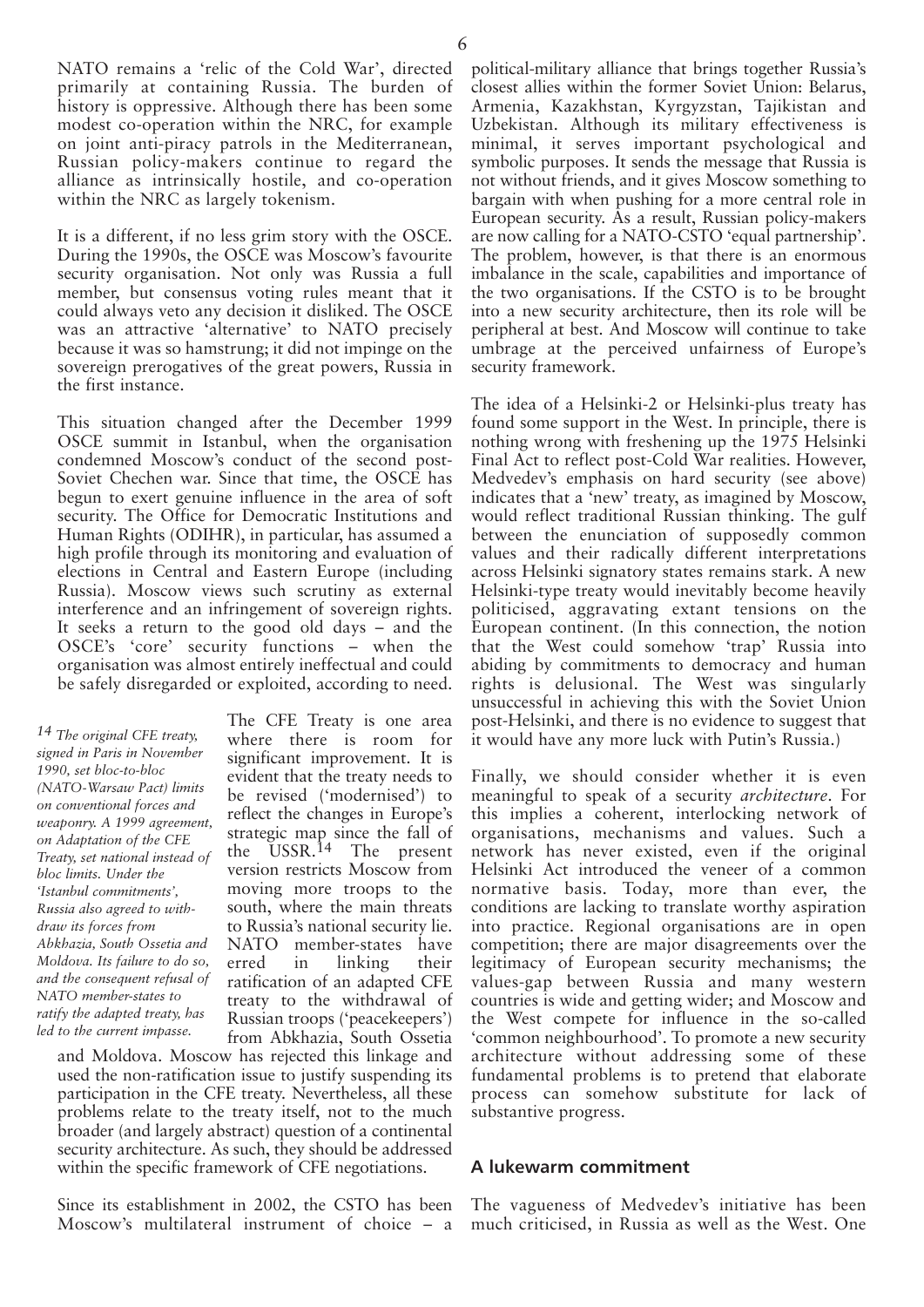commentator recently observed that "this grand

*15 Vladimir Frolov, 'Medvedev's "vision thing" in foreign policy', Russia Profile Weekly Experts Panel, June 6th 2009.*

vision remains no more than just an idea that Russian officials periodically allude to without bothering to describe in detail how it is supposed to work".<sup>15</sup>

Such vagueness underlines that Moscow has a far better understanding of what it does not like – a European security environment dominated by the US and NATO – than of how an alternative architecture might look, let alone work. In fact, it hopes that others will fill in much of the detail. This uncharacteristically demure approach is intended, first, to get Medvedev off the hook by diffusing responsibility for developing a more co-operative security environment. Second, it is meant to showcase the acceptable side of Russian foreign policy – flexible, reasonable and open-minded. Third, it aims to strengthen the 'pragmatic' constituency in Europe – Germany, France, Italy – that favours accommodation with Moscow. It leaves open the tantalising possibility of a new deal in Russia-Europe relations: enhanced security and economic cooperation in exchange for western commitments not to proceed with NATO enlargement, missile defence in Central Europe, or geopolitical 'encroachment' in the former Soviet space.

However, the downsides of imprecision are equally evident. As long as Moscow is unable to supply chapter and verse, the Medvedev initiative will remain a sideshow that few take seriously. Although it continues to feature in various statements by Medvedev and Foreign Minister Sergei Lavrov, there has been a marked loss of policy momentum in recent months. Part of this may reflect uneven interest among Russian decision-makers, or simply *ennui* at yet another 'grand' but impractical vision. The most plausible explanation, however, is that it has been overtaken by developments: the global financial crisis and, above all, the warming of Russia-US ties.

## **Back to the USA**

*16 See Vice-President Joe Biden's speech at the 45th Munich Conference on Security Policy, February 7th 2009.*

*17 Tomas Valasek, 'Obama, Russia and Europe,' CER policy brief, June 2009.*

The Obama administration has not only talked of "pressing the reset button" in US-Russia relations,16 but has re-engaged with Moscow in areas where it believes Russia can make a difference: strategic arms control, the Iranian nuclear question, and Afghanistan. At the same time,

it has downplayed to near-anonymity issues that have previously caused major ructions, such as NATO<br>enlargement and missile defence.<sup>17</sup> The enlargement and missile defence.17 The administration's moves have altered the psychological climate and led Moscow to embrace, albeit cautiously, the opportunity to engage Washington on issues where it has both a vital interest and a genuine role.

The prospect of a renewed co-operative security relationship with the US has made grand systemic approaches to international security less relevant and certainly less urgent.

More generally, Washington's renewed interest has encouraged a return to the America-centric tradition in Russian strategic thinking. The EU may account for over half of Russia's external trade as well as most of its foreign investment, while senior political figures often speak about a common European civilisation. But for Russia's leadership, the US remains the main game because it is by far the most powerful country in the world, even if its authority is under greater challenge than at any time in the past two decades. Brutally put, in the Russian mind raw power trumps geographical proximity, economic interaction and cultural affinity.

All this means that the evolution of proposals for a new security architecture are to a large extent hostage to trends in the Russia-US relationship. As long as the latter remains centred on concrete priorities, there will be scant policy space for more conceptual schemes, particularly if, as now, Washington shows little interest in them. But should the bilateral relationship sour, with deadlocked arms control negotiations or a worsening of tensions in the former Soviet space, then the notion of a European/Euro-Atlantic security treaty could gain new impetus.

# **The challenge for Europe**

The main challenge for European policy-makers in responding to the Medvedev project is that there is very little to 'bite' on. It was easy to reject some of the early ideas, such as the exclusion of NATO and the US. But, beyond that, getting to grips with what the Russians really want has proved elusive.

What is interesting, given past divisions on Russia policy, is the degree of European unity so far. Some NATO member-states, mainly in Central and Eastern Europe, have viewed the Medvedev proposals as pure mischief-making, motivated by a desire to undermine NATO and consolidate a Russian sphere of influence. Others, such as Germany and France, have been more receptive, identifying an opportunity to realise the long-term vision of a common European security space. Yet even their reaction has been guarded, and fallen well short of what Moscow had hoped or expected. Far from fracturing along familiar 'old Europe' versus 'new Europe' lines as they did over NATO enlargement, the Europeans have foiled Moscow's attempts to divide them from the US and from each other. They have refused to legitimise the notion of a Russian sphere of privileged interests. They have underlined NATO's primacy in European security,18 as well *challenges.18 In the aftermath of the Georgia war, there was much talk among NATO memberstates about the need to reinforce mutual defence (Article 5) commitments in the face of external military*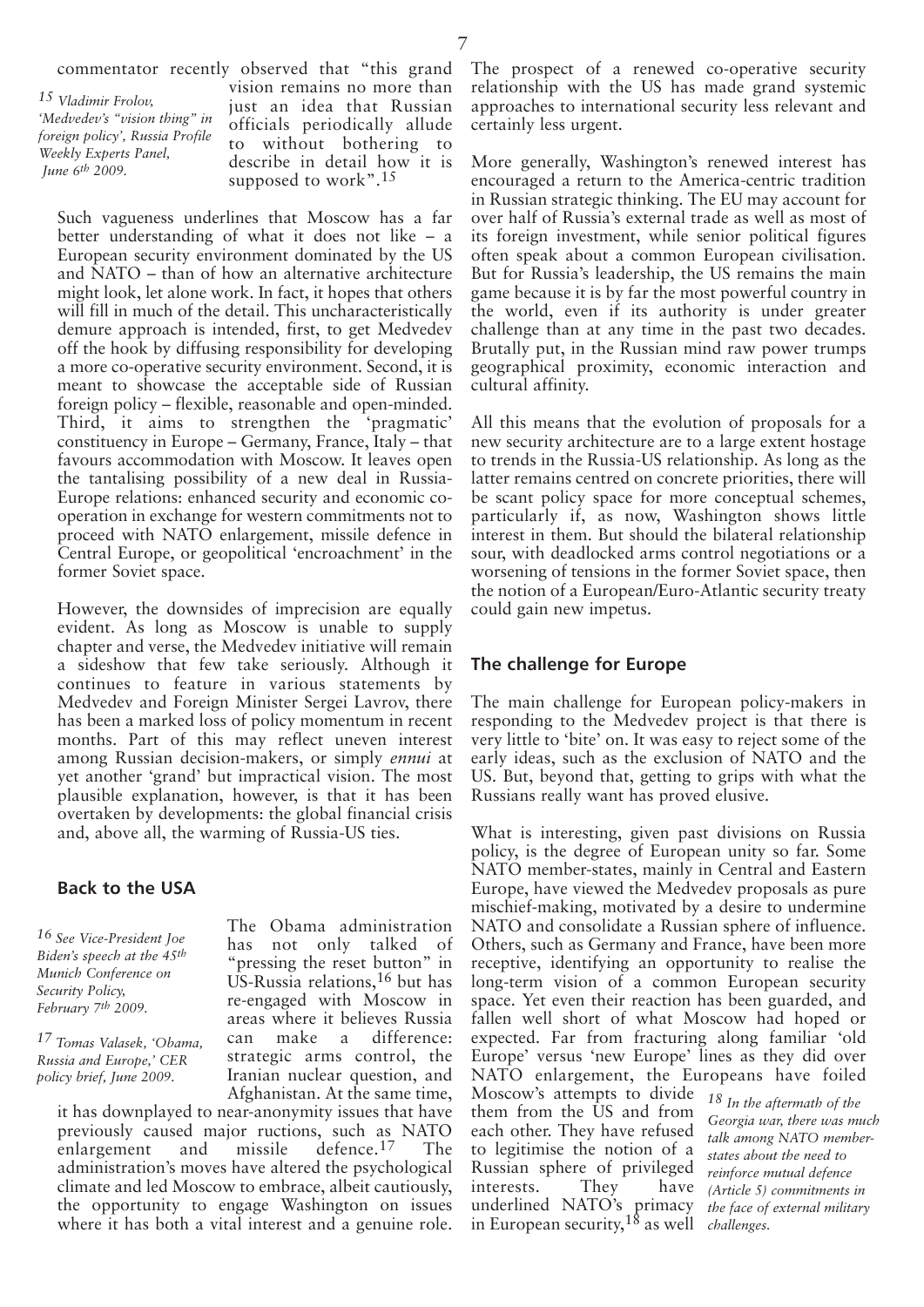as preserving a central role for the OSCE. And they have left the onus on Moscow to deliver on the detail of its security proposals.

All this is quite encouraging from a European perspective. And yet it is important to place this consensus in context. Since Medvedev first broached his big idea, international developments have conspired towards greater unity vis-à-vis Russia. In the past nine months alone, the Europeans have experienced two of the most serious crises in modern memory (the Georgia war and the global recession); a US newly committed to multilateral co-operation; and a Russia seemingly bent on confrontation. Seen through this lens, European solidarity in response to vague, reheated proposals from Moscow is perhaps not the surprise it first appears.

The real test is whether this unity can withstand a more nuanced Russian foreign policy. Several traps await. One is a misplaced belief that Moscow has undergone some sort of Damascene conversion and seen the error of its confrontational ways. Such complacency is scarcely warranted. While the global financial crisis has acted as a reality check on the Russian leadership, it would be foolish to assume that this will necessarily foster a more benign attitude towards the West. While Moscow may have softened its foreign policy style, some things remain constant:

*19 Bobo Lo, 'Russia's crisis – what it means for regime stability and Moscow's relations with the world', CER policy brief, February 2009.*

an innate sense of Russia as a global great power; the conviction that the former Soviet republics belong in its sphere of influence; and a general view of the world as a fiercely competitive arena.19

Another error would be to view the rapprochement between Moscow and Washington as an unalloyed benefit. Improved relations certainly contribute to a more stable security environment in Europe. On the other hand, Washington's courting of Moscow will also reinforce the extant America-centrism of the Russian elite, giving new life to notions of strategic bipolarity at the expense of more multifaceted relations with Europe. It would be mistaken, also, to assume that Russia-US co-operation will reduce the centrality of geopolitics in Russian foreign policy. It has hardly escaped Moscow's attention that it is precisely in the area of 'old-fashioned' politicalmilitary affairs that Washington is engaging it most closely as an 'equal partner'.

The final trap, to which European states are often prone, is wallowing in quasi-mythical ideas of commonality, such as 'strategic partnership' and a 'common European security space'. Although EU and NATO member-states certainly share some security priorities with Russia – in conventional arms control, counter-terrorism and combating transnational crime – there are many areas where their positions diverge fundamentally. For example, Russia's approach to the common neighbourhood differs in almost every respect from that of NATO and the EU. And the interpretation of supposedly universal norms varies so greatly that these have become meaningless as a basis for common policy approaches.

#### **Recommendations**

Tempting though it may be to develop more 'innovative' or 'imaginative' responses to the Medvedev proposals, the Europeans should stick to the strengths that have served them well until now. That means:

- **★ Preserve European unity and discipline.** While some differences of style and emphasis are inevitable, individual country responses to Russian proposals must remain broadly consistent with NATO and EU positions. National free-lancing, of the type that has periodically undermined European policy towards Russia, will only encourage Moscow to play a spoiling role.
- **★ Co-ordinate bilateral and multilateral responses with Washington.** A common response to the Medvedev proposals is a critical test of the new multilateral spirit in transatlantic relations.
- **★ Maintain the pressure on Moscow to come up with concrete ideas.** Russian attempts to pass responsibility on to others for taking the new security architecture forward should be gently rebuffed. At the same time, the Europeans need to retain an open mind if and when specific ideas do materialise.
- **★ Emphasise to the Russian leadership that the viability of the Medvedev initiative depends on actions, not words.** There is a clear contradiction between Moscow's stated commitment to the principles of territorial integrity and national sovereignty, and the consolidation of Russia's armed presence in Abkhazia and South Ossetia (in breach of the six-point peace plan Putin negotiated with Sarkozy in August 2008). While an early full withdrawal of Russian troops to pre-war positions is unlikely, a downsizing of this presence would be an important confidencebuilding measure, as would Moscow's agreement to extend the mandate of OSCE and UN monitors.
- **★ Encourage Russia to re-engage in the CFE**, and facilitate this by de-linking treaty modernisation from the question of the Russian military presence in Abkhazia, South Ossetia and Moldova.
- **★ Reject any attempts to minimise or sidestep NATO**, which will remain the cornerstone of Euro-Atlantic security for the foreseeable future. On the other hand, the Europeans (and